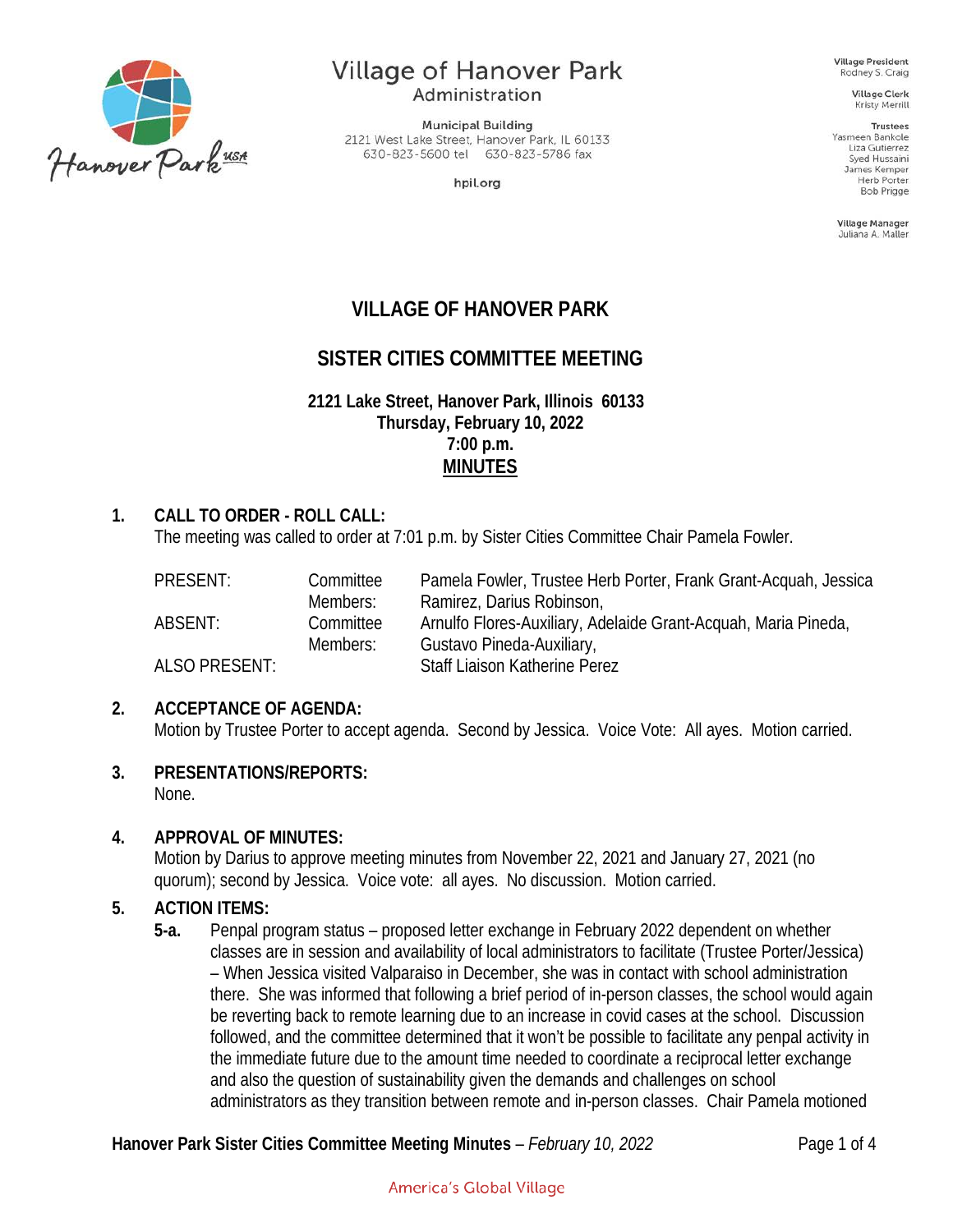to table the penpal program for now and re-launch it later to coincide with the new 2022-23 school year. Second by Trustee Porter. Voice vote: all ayes. Motion carried. Item will remain on the agenda as "continued" and will be discussed at the end of June.

**5-b.** Travel planning for 2023 Cape Coast visit – Trustee Porter requested that Frank prepare a Cape Coast status report with recommendations on how to move forward with the Hanover Park-Cape Coast relationship. Trustee Porter commented that consideration can be given to re-directing funds earmarked for scholarships. Plans for traveling to Cape Coast will also need to be addressed. Due to the current focus on the Juneteenth event planning, Frank's report will be placed on the June meeting agenda.

Trustee Porter reported that he had further researched the components of getting a 501c3 established. When he talked to Village Attorney Bernie Paul, he was advised against the committee forming a 501c3. Instead, he said that the committee could fundraise, make a deposit with the Village, and designate that money for Sister Cities. This would allow for Sister Cities to be able to take donations as has been done by other Village committees such as what was done by the Veterans Committee for its war dog memorial. The Village Attorney also suggested contacting business owners for donations, both from within and outside of the village. As an example, ad space in printed programs could be sold.

Trustee Porter suggested inviting a member of the Finance Department to a meeting so the committee's questions can be answered about all that would be involved with having donation money deposited with the Village.

It was noted that when the committee does begin fundraising for the Cape Coast visit, whatever is collected would be used solely for projects there and not for travel expenses related to the visit. The school is now closed, but there's a lot of work that can be done at the hospital to help meet patient needs. Collaborating with the US/Ghana group or service organizations would be another way to support Cape Coast projects and provide financial contributions.

- **5-c.** Valparaiso scholarships (FY2021) update (Jessica) funds distribution pending verification of the designated recipient's contact information and confirmation that the school is open with classes being conducted – Jessica confirmed that the scholarship money for the school in Valparaiso had been received. Via email, the school also provided verification of receipt of the money. The funds will be distributed based on need and awarded to the selected students when the school re-opens. "Need" is now being driven by covid which has had devasting effects on the community including the ability of a family to earn a livelihood. Sadly, many are suffering and there is much violence in the area with two cartels fighting for land.
- **5-d.** Review of Sister Cities brochure with corrections and new photos; to be finalized for editorial board approval prior to translation into Spanish – The draft brochure was reviewed. The final copy will look much better once its properly formatted and the new photos are re-sized and inserted. There's a spot in the brochure reserved for a group photo of the committee which will be taken in front of the dais in the Village board room. Tentative plans are to have the photo taken on January 24 at 6:30 p.m., and once Katherine verifies availability and gets permission to be in the room, she will send a confirming email to the committee.
- **5-e.** Juneteenth 2022 event (Saturday, June 18, 2022) program development; design theme for

# **Hanover Park Sister Cities Committee Meeting Minutes** – *February 10, 2022* Page 2 of 4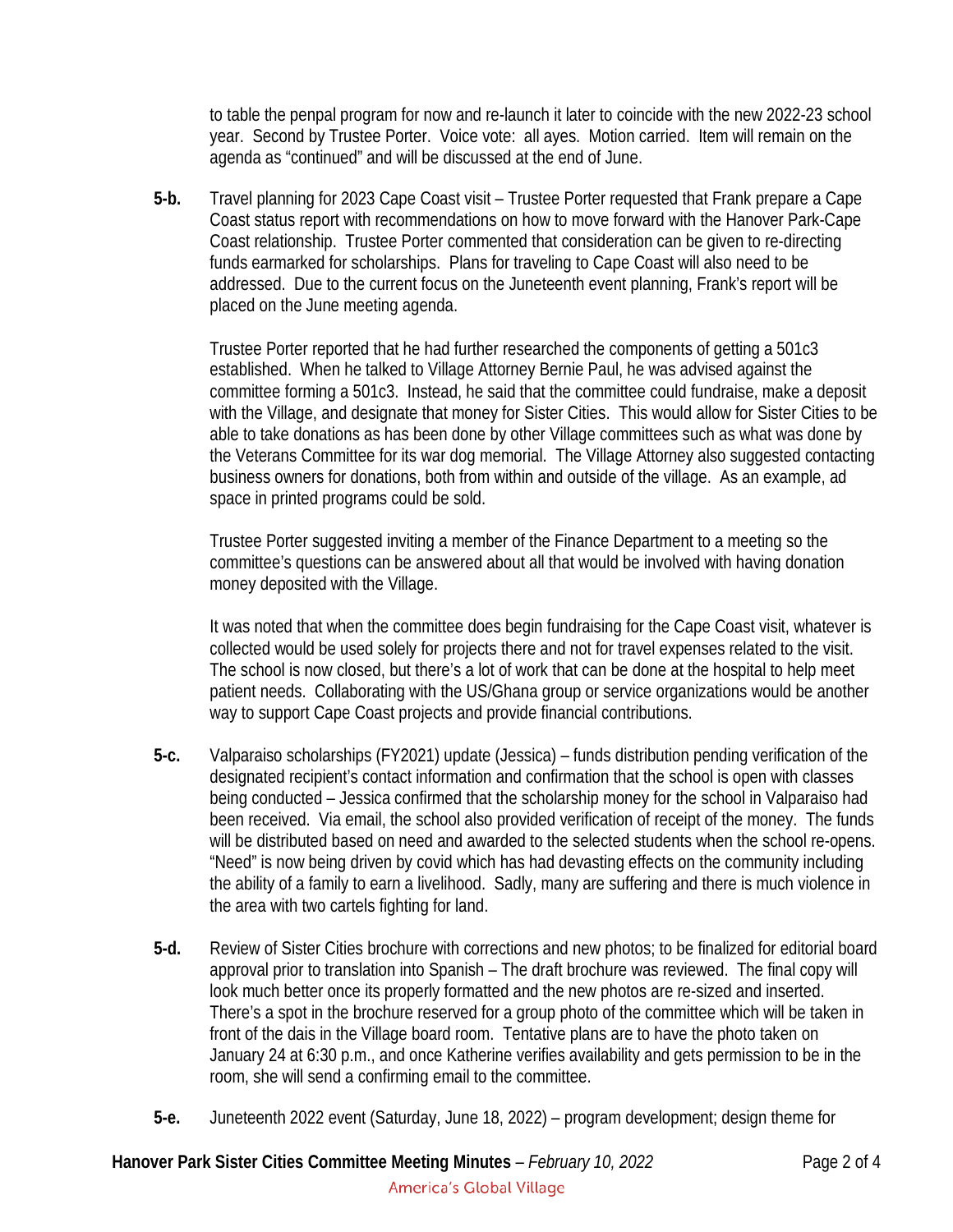**5-e.** promotional material; entertainment; event activities; vendors; and collaboration with Village Special Events, and volunteers from CIDC & other Village committees – Chair Pamela extended appreciation to Darius for the perseverance theme development and for co-chairing the Juneteenth event. Chair Pamela inquired about the status of the Special Events Committee collaboration with the Sister Cities Committee. Trustee Porter advised that the committee hadn't met for some time, but he is optimistic that they can help and will want to provide support. Trustee Porter advised that he had discussed the Juneteenth event with Trustee Syed Hussaini who suggested that a member of the Sister Cities Committee attend a CIDC meeting to make a presentation about the event plans and to define what is wanted. Trustee Porter commented that an outline would be helpful, and Chair Pamela advised that she had already prepared one. She noted findings from her research about Juneteenth history and traditions, specifically the colors associated with the holiday (red, white, blue) and activities (family fun, picnics, BBQ, fireworks). The occasion is also celebrated with special foods including fried chicken, sweet corn, cajun gumbo, red soda drink and red velvet cake.

The Hanover Park 2022 Juneteenth celebration will be the first event the committee has hosted in a couple years. It is essential and necessary to keep the event simple, focusing along the lines of a big party or gathering, like a backyard BBQ with some music and dancing, similar to a Mexican Independence celebration, not a Black History Month event. The intent is to host something that brings out the citizens to be together and have fun.

Chair Pamela commented on her experience with the past Juneteenth events she attended in Denver, and Trustee Porter described Elgin's Juneteenth activities which are put together by local citizens and not organized by the city.

It's anticipated that the event will run from 1:00 to 6:00 p.m. (not including set-up and tear-down) with entertainment to include music (band and DJ) and dancing (flamenco and stepper demonstration). Tentatively, a band would play during the middle of the event with two 25-minute sets between 3:00 and 4:00 p.m. followed by dance demonstrations and possibly a group dance. Jessica described a possible logistical configuration featuring tables (or stations) set up around a central stage area.

Members making recommendations were asked to be ready to report back at the next meeting regarding band ideas (Funk Brothers) and dancers (steppers and flamenco). Also at the next meeting, there will be discussion regarding vendors; advertising; program booklet with ad space; the type of food offering (catered or for sale); considerations of possibly serving alcohol; resources/approvals needed from the Village (PD, Public Works, etc.); and invited guests to open the event (commissioner, representatives).

## **6. TOWNHALL SESSION**

None.

## **7. OLD BUSINESS (NON-ACTION ITEMS):**

**7-a.** Recap of recent activities – Members and guests attending the Christmas dinner at Karakas Grill had a fun evening with delicious food.